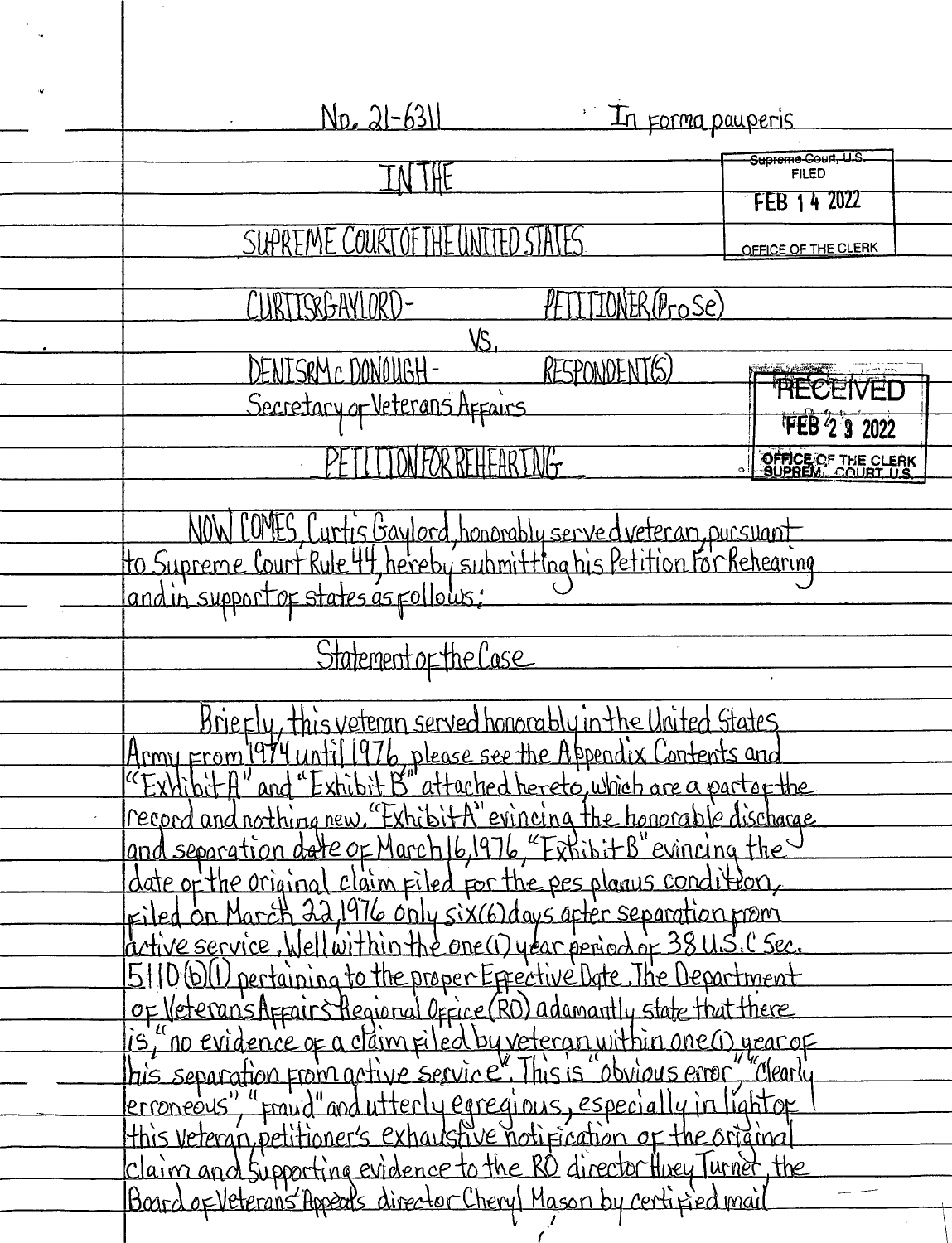return receipt but no response, please see the record. Veteran<br>petitioner never asked the Court nor the Federal Lircuit for an<br>Early Effective Date but certainly requested "procedural due<br>process "and his Fifth Amendment C indisputable.

Curtis Gaylord<br>21-6311

**Pg20F4** 

United States Court of Appeals for Veterans Claims

Briefly, the CAVC opined and held erroneously, that veteran,<br>petitioner couldn't use the Writ op Mandamus as a substitute for<br>the regular appellate process". Also arbitrarily and subjective<br>stated that petitioner did not a Briefly, the CAVC opined and held erroneously, that veteran,

United States Court of Appeals for The Federal Lircuit

Briefly, the Federal Circuit Mischaracterized petitioner's requests,<br>again, petitioner requested "procedural due process and pairness<br>and due process" under the first filmer dand cited cases,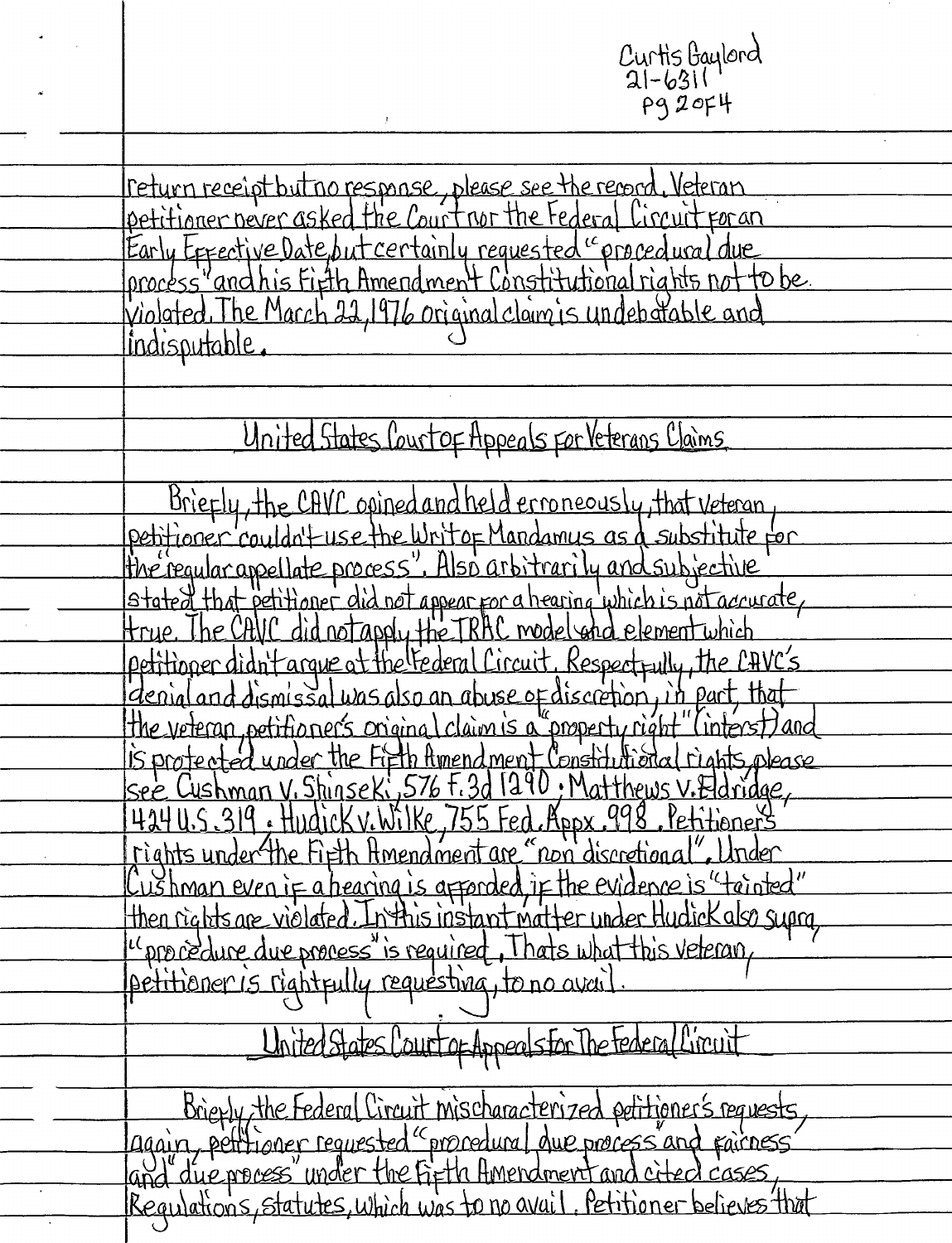| Curtis Gaylord<br>21-631<br>Pg 30F 4                                                                                                                                                                                                                                                                                                                                                                                                                                                                                 |
|----------------------------------------------------------------------------------------------------------------------------------------------------------------------------------------------------------------------------------------------------------------------------------------------------------------------------------------------------------------------------------------------------------------------------------------------------------------------------------------------------------------------|
| the is entitled his" due process" rights at the RO, Board, CAVC, Federal<br>Circuit and that this Honorable United States Supreme Court has<br>"broad discretion" and possibly a duty and oath to honor and protect<br>the Constitution of the United States of America. To allow the denials<br>and dismissals to stand would so-to-speak add fuel to the VA<br>violatining veterans constitutional right, which are non discretional<br>whether at the RO or Board respectively.                                   |
| Please see 38 U.S.C. Sec. 7292, especially sec. 7292(d)(2), this<br>"Veteran petitioner's appeal absolutely presented a constitutional"<br>Federal Circuit was in error also abused it's discretion, petitidner is<br>Eightfully entitled to fairness and "due process" under the firth<br>Amendment, its non discretionary and clearly constitutional<br>Petitioner respectfully contend that the Federal Circuit had jurisdiction.<br>WHITKE FORE, veteran, petitioner prays that justice will be served,<br>avail |
| Respectfully Submitted,<br>Dated: February 14, 2022<br>Curtis Gaylord                                                                                                                                                                                                                                                                                                                                                                                                                                                |
| 03 S. May 5t.<br>Joliet II 60436<br>73512-7909<br>CERTTFICHTE OF SERVICE                                                                                                                                                                                                                                                                                                                                                                                                                                             |
| I Curtis Gaylord, hereby certify under penalty of perfucy                                                                                                                                                                                                                                                                                                                                                                                                                                                            |